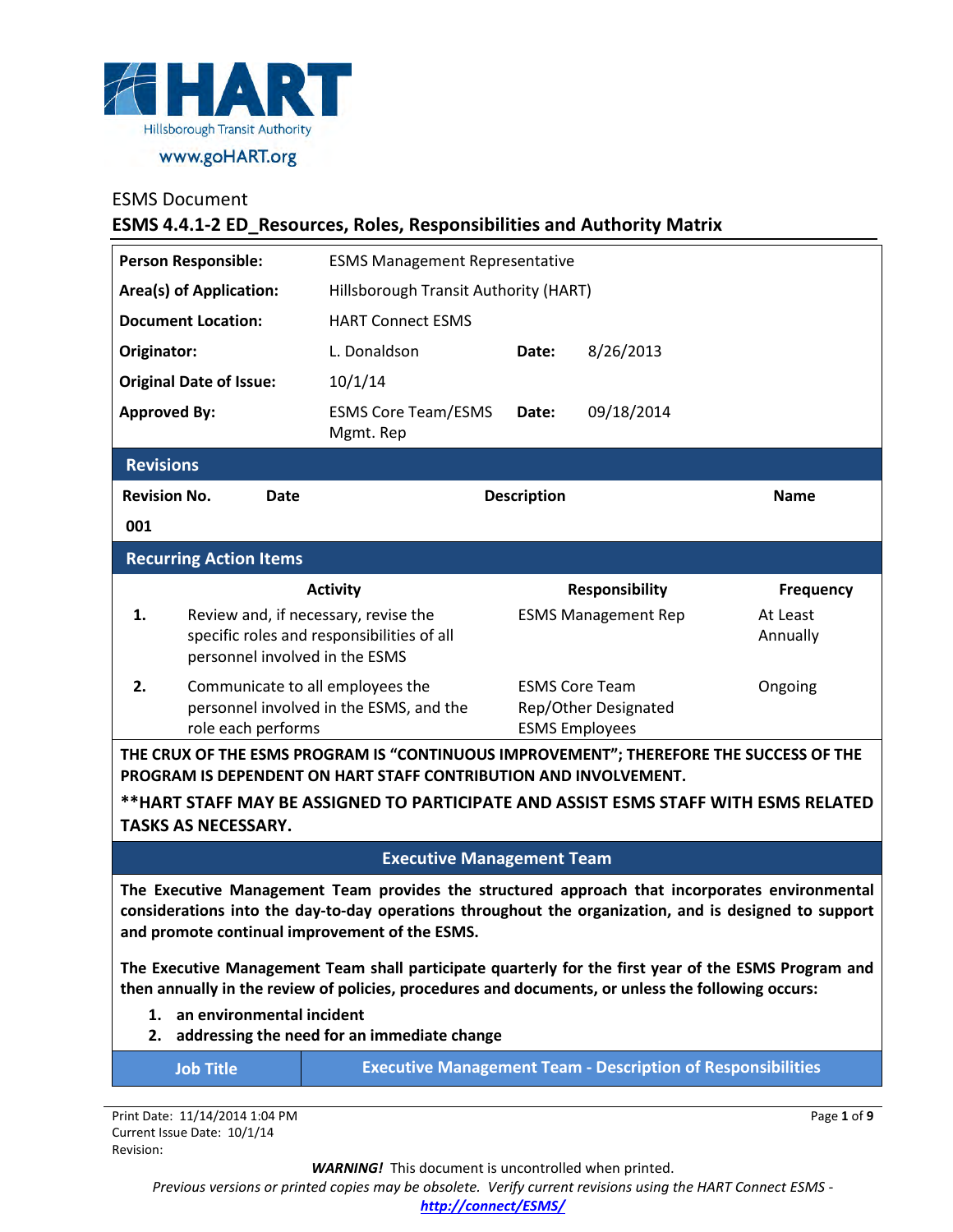

# ESMS Document **ESMS 4.4.1-2 ED\_Resources, Roles, Responsibilities and Authority Matrix**

| <b>Chief Executive Officer</b> | Endorses the Environmental Policy and ensures adherence to the policy<br>during decision-making processes;                                                                                                                           |  |  |  |
|--------------------------------|--------------------------------------------------------------------------------------------------------------------------------------------------------------------------------------------------------------------------------------|--|--|--|
|                                | Ensures the necessary resources for implementation of the ESMS, including<br>٠<br>infrastructure, information systems, technology, training, other financial<br>resources, and human resources;                                      |  |  |  |
|                                | Assures that each department is committed to continual improvement of<br>٠<br>the ESMS; and                                                                                                                                          |  |  |  |
|                                | Participates in Executive Management Review of ESMS policies, procedures<br>٠<br>and documents.                                                                                                                                      |  |  |  |
| <b>Chief Operating Officer</b> | Member of the Executive Management Team;<br>٠                                                                                                                                                                                        |  |  |  |
|                                | Participates in the Management Review of ESMS; and<br>٠                                                                                                                                                                              |  |  |  |
|                                | Assures that each department is committed to continual improvement of<br>٠<br>the ESMS policies, procedures and documents.                                                                                                           |  |  |  |
| <b>Chief Business</b>          | Member of the Executive Management Team;<br>٠                                                                                                                                                                                        |  |  |  |
| <b>Enterprise &amp; Safety</b> | Participates in the Management Review of ESMS; and<br>٠                                                                                                                                                                              |  |  |  |
| <b>Officer</b>                 | Assures that each department is committed to continual improvement of<br>$\bullet$<br>the ESMS policies, procedures and documents.                                                                                                   |  |  |  |
|                                |                                                                                                                                                                                                                                      |  |  |  |
| <b>Chief Financial Officer</b> | Member of the Executive Management Team;<br>$\bullet$                                                                                                                                                                                |  |  |  |
|                                | Serves as the HART ESMS Management Representative;<br>٠                                                                                                                                                                              |  |  |  |
|                                | Ensures ESMS awareness training of current and new HART employees;<br>٠                                                                                                                                                              |  |  |  |
|                                | Approves the Environmental Policy;<br>$\bullet$                                                                                                                                                                                      |  |  |  |
|                                | Approves all revisions to Environmental Policy with Executive<br>$\circ$<br>Management endorsement                                                                                                                                   |  |  |  |
|                                | Annually reviews the Environmental Policy with:                                                                                                                                                                                      |  |  |  |
|                                | <b>ESMS Core Team; and</b><br>O                                                                                                                                                                                                      |  |  |  |
|                                | <b>Executive Management</b><br>$\circ$                                                                                                                                                                                               |  |  |  |
|                                | Ensures awareness of Environmental Policy during training awareness with<br>employees and contractors                                                                                                                                |  |  |  |
|                                | Works with Executive Management Team to ensure the necessary<br>resources for implementation of the ESMS, including infrastructure,<br>information systems, technology, training, other financial resources, and<br>human resources; |  |  |  |

Page **2** of **9**

*WARNING!*This document is uncontrolled when printed.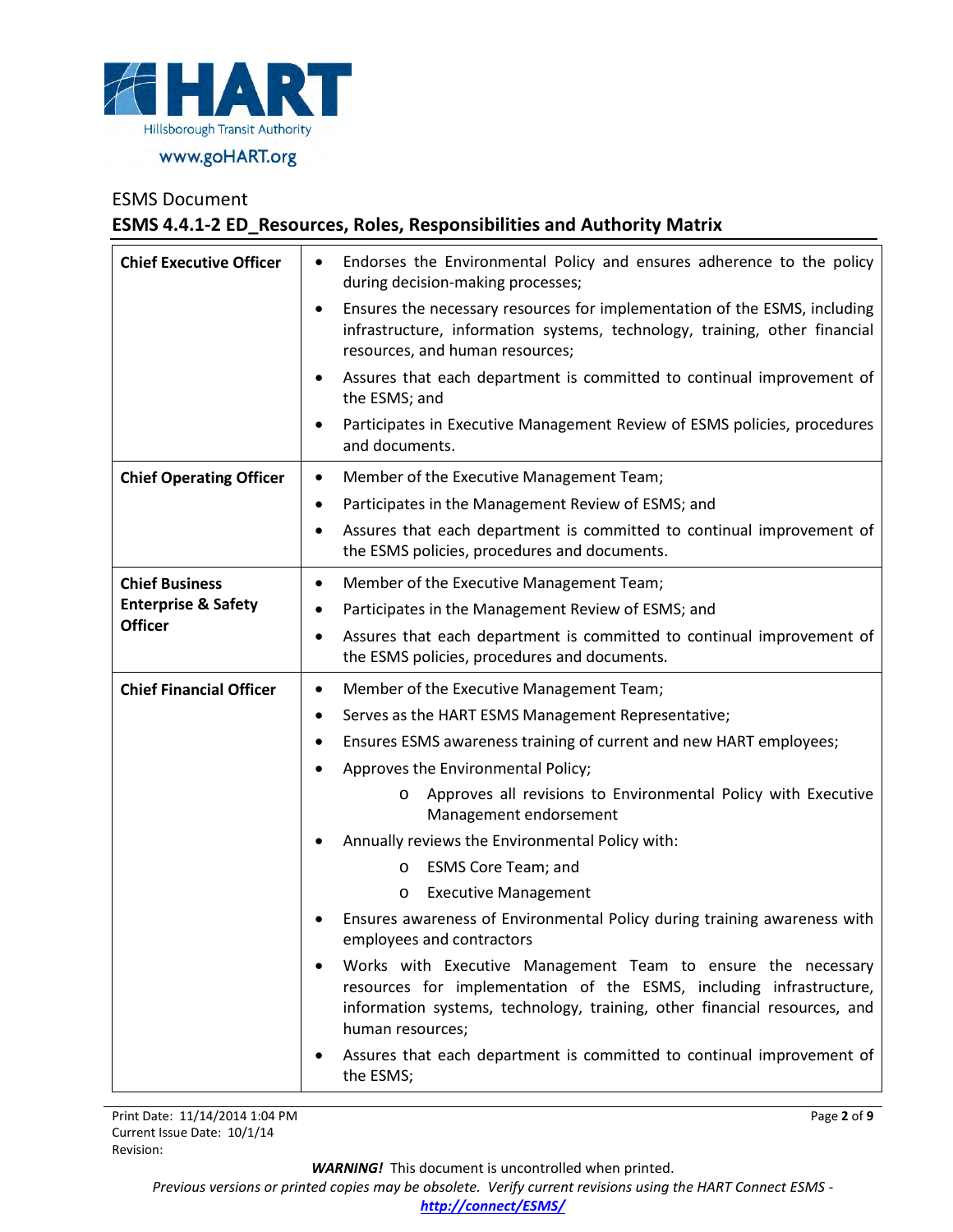

# **ESMS 4.4.1-2 ED\_Resources, Roles, Responsibilities and Authority Matrix**

|                                                                                                                                                                                                                                                      | Leads the Executive Management Reviews of ESMS policies, procedures and<br>$\bullet$<br>documents; and                                                                                                                                            |  |  |  |
|------------------------------------------------------------------------------------------------------------------------------------------------------------------------------------------------------------------------------------------------------|---------------------------------------------------------------------------------------------------------------------------------------------------------------------------------------------------------------------------------------------------|--|--|--|
|                                                                                                                                                                                                                                                      | <b>Leads ESMS Core Team.</b><br>٠                                                                                                                                                                                                                 |  |  |  |
|                                                                                                                                                                                                                                                      |                                                                                                                                                                                                                                                   |  |  |  |
| <b>ESMS Core Team</b>                                                                                                                                                                                                                                |                                                                                                                                                                                                                                                   |  |  |  |
| The ESMS Core Team has the working knowledge of the ESMS framework. Its core function is to develop,<br>implement, monitor and maintain all aspects of the ESMS Policy.                                                                              |                                                                                                                                                                                                                                                   |  |  |  |
| The ESMS Core Team will collaborate with all the departments on educational/training needs, programs<br>and continual improvement; it will provide the latest guidance, examples and resources for the<br>implementation of processes and practices. |                                                                                                                                                                                                                                                   |  |  |  |
| The ESMS Core Team will report to the ESMS Management Representative on ESMS performance, and<br>opportunities for improvement at weekly ESMS meetings.                                                                                              |                                                                                                                                                                                                                                                   |  |  |  |
| <b>Job Title</b>                                                                                                                                                                                                                                     | <b>ESMS Core Team - Description of Responsibilities</b>                                                                                                                                                                                           |  |  |  |
| <b>Chief Financial Officer</b>                                                                                                                                                                                                                       | Member of the Executive Management Team;<br>$\bullet$                                                                                                                                                                                             |  |  |  |
|                                                                                                                                                                                                                                                      | Serves as ESMS Management Representative for ESMS Core Team;<br>٠                                                                                                                                                                                 |  |  |  |
|                                                                                                                                                                                                                                                      | Define, identify and establish Resources, Roles, Responsibilities and<br>$\bullet$<br>Authority requirements for HART ESMS;                                                                                                                       |  |  |  |
|                                                                                                                                                                                                                                                      | Ensures implementation of ESMS policies and procedures;<br>٠                                                                                                                                                                                      |  |  |  |
|                                                                                                                                                                                                                                                      | Ensures ESMS awareness training of current and new HART employees;<br>$\bullet$                                                                                                                                                                   |  |  |  |
|                                                                                                                                                                                                                                                      | Ensure adequate training of all ESMS Core Team members;<br>$\bullet$                                                                                                                                                                              |  |  |  |
|                                                                                                                                                                                                                                                      | Works with Executive Management Team to ensure the necessary<br>$\bullet$<br>resources for implementation of the ESMS, including infrastructure,<br>information systems, technology, training, other financial resources, and<br>human resources; |  |  |  |
|                                                                                                                                                                                                                                                      | Reports/Communicates to Executive Management the status of the ESMS<br>$\bullet$<br>during ESMS Executive Management Team meetings, or as needed basis, on<br>environmental, safety and performance issues.                                       |  |  |  |
|                                                                                                                                                                                                                                                      | Assures that each department is committed to continual improvement of<br>٠<br>the ESMS;                                                                                                                                                           |  |  |  |
|                                                                                                                                                                                                                                                      | Leads the Management Reviews of ESMS policies, procedures and<br>documents; and                                                                                                                                                                   |  |  |  |
|                                                                                                                                                                                                                                                      | Responsible for the following ESMS ISO 14001:2004 Standard:                                                                                                                                                                                       |  |  |  |
|                                                                                                                                                                                                                                                      | 4.2 Environmental Policy<br>$\circ$                                                                                                                                                                                                               |  |  |  |
|                                                                                                                                                                                                                                                      | 4.3.3 Objectives, Targets and Programs<br>$\circ$                                                                                                                                                                                                 |  |  |  |

Page **3** of **9**

*WARNING!*This document is uncontrolled when printed.

*Previous versions or printed copies may be obsolete. Verify current revisions using the HART Connect ESMS -* 

#### *[http://connect/ESMS/](http://connect/ESMS/default.aspx)*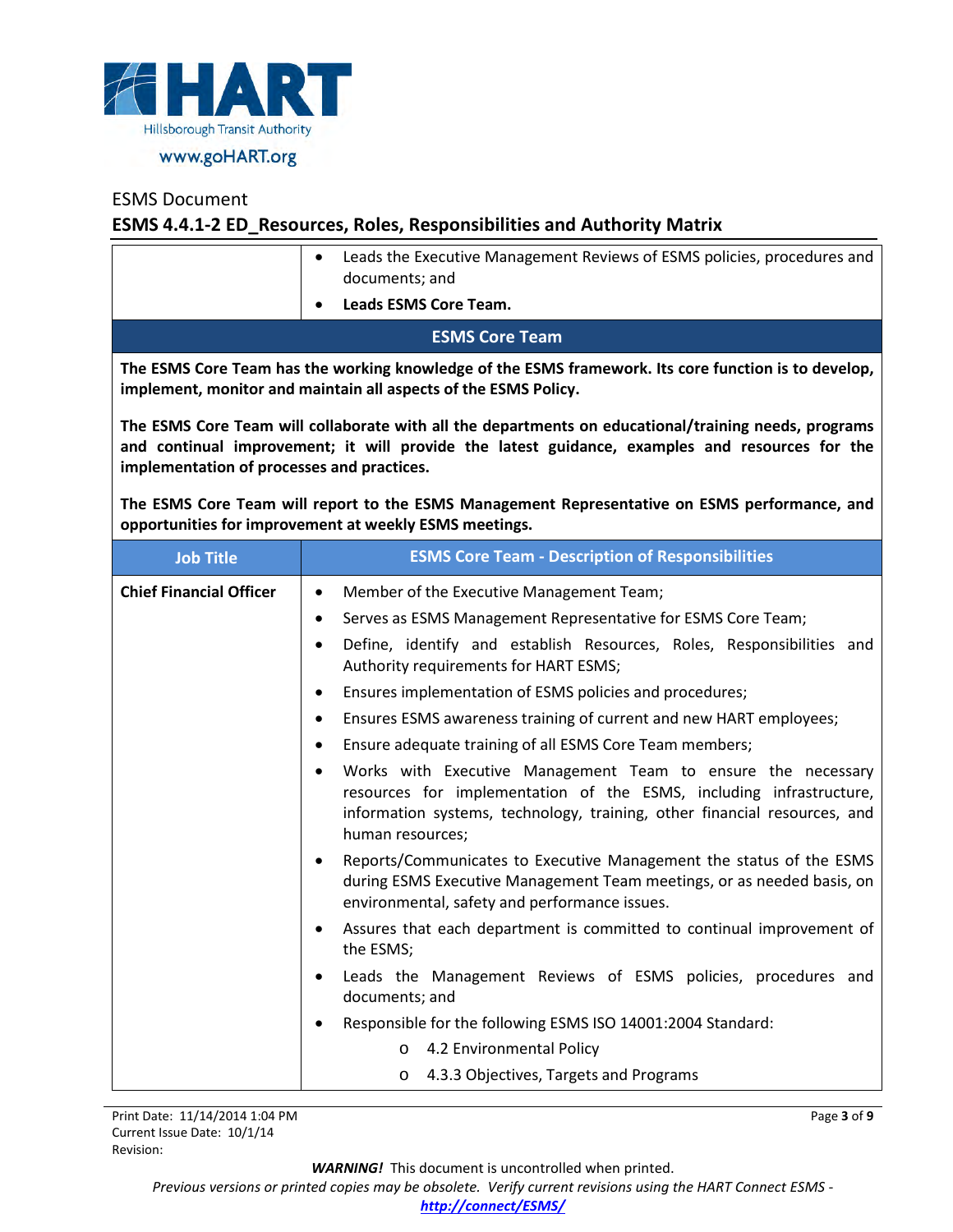

# **ESMS 4.4.1-2 ED\_Resources, Roles, Responsibilities and Authority Matrix**

|                              | 4.5.5 Internal Audit<br>$\circ$                                                                                                                                                                                                                                                                   |
|------------------------------|---------------------------------------------------------------------------------------------------------------------------------------------------------------------------------------------------------------------------------------------------------------------------------------------------|
|                              | 4.6 Management Review<br>O                                                                                                                                                                                                                                                                        |
| Director of                  | Member of the ESMS Core Team;<br>٠                                                                                                                                                                                                                                                                |
| Maintenance                  | Oversees SOPs and other Operational Controls, and the activities associated<br>$\bullet$<br>with the Maintenance Department and fueling;                                                                                                                                                          |
|                              | In conjunction with the Sr. Manager of Risk and Environmental Safety,<br>$\bullet$<br>annually review ESMS 4.3.2-2 ED_Legal and Other Requirements Matrix to<br>ensure conformance and applicability of federal and state statutes, federal<br>executive orders, and EPA policies;                |
|                              | Collaborates with the ESMS Coordinator to develop and oversee the ESMS<br>$\bullet$<br>Training Program(s) as required by ISO 14001:2004 Standard;                                                                                                                                                |
|                              | Reports/Communicates to Management Representative the status of the<br>$\bullet$<br>ESMS within their respective department during ESMS Core Team meetings,<br>or as needed basis, on environmental, safety and performance issues;<br>Provides corrective action plans; documents issue closure; |
|                              | Reviews non-conformances resulting from daily activities, internal audits or<br>٠<br>third-party (external) audits;                                                                                                                                                                               |
|                              | Heads the ESMS sub-team to identify and assess Federal, State, and Local<br>Laws and regulations governing environmental aspects; and                                                                                                                                                             |
|                              | Responsible for the following ESMS ISO 14001:2004 Standard:                                                                                                                                                                                                                                       |
|                              | 4.3.3 Objectives, Targets and Programs<br>$\circ$                                                                                                                                                                                                                                                 |
|                              | 4.4.2 Competence, Training and Awareness<br>O                                                                                                                                                                                                                                                     |
| <b>Manager of Facilities</b> | Member of the ESMS Core Team;<br>$\bullet$                                                                                                                                                                                                                                                        |
|                              | Documents SOPs pertaining to their respective area or department;<br>٠                                                                                                                                                                                                                            |
|                              | Reviews non-conformances generated by the internal audit process;<br>٠                                                                                                                                                                                                                            |
|                              | Reviews non-conformances resulting from daily activities, internal audits or<br>$\bullet$<br>third-party (external) audits;                                                                                                                                                                       |
|                              | Implements and verifies corrective and preventive action plans when<br>required;                                                                                                                                                                                                                  |
|                              | Provides corrective action plans; documents issue closure;<br>٠                                                                                                                                                                                                                                   |
|                              | Collaborates with the ESMS Coordinator to develop and oversee the ESMS<br>Training Program(s) as required by ISO 14001:2004 Standard; and                                                                                                                                                         |
|                              | Reports/Communicates to Management Representative the status of the<br>$\bullet$<br>ESMS within their respective department during ESMS Core Team meetings,<br>or as needed basis, on environmental, safety and performance issues.                                                               |

Page **4** of **9**

*WARNING!*This document is uncontrolled when printed.

*Previous versions or printed copies may be obsolete. Verify current revisions using the HART Connect ESMS -* 

*[http://connect/ESMS/](http://connect/ESMS/default.aspx)*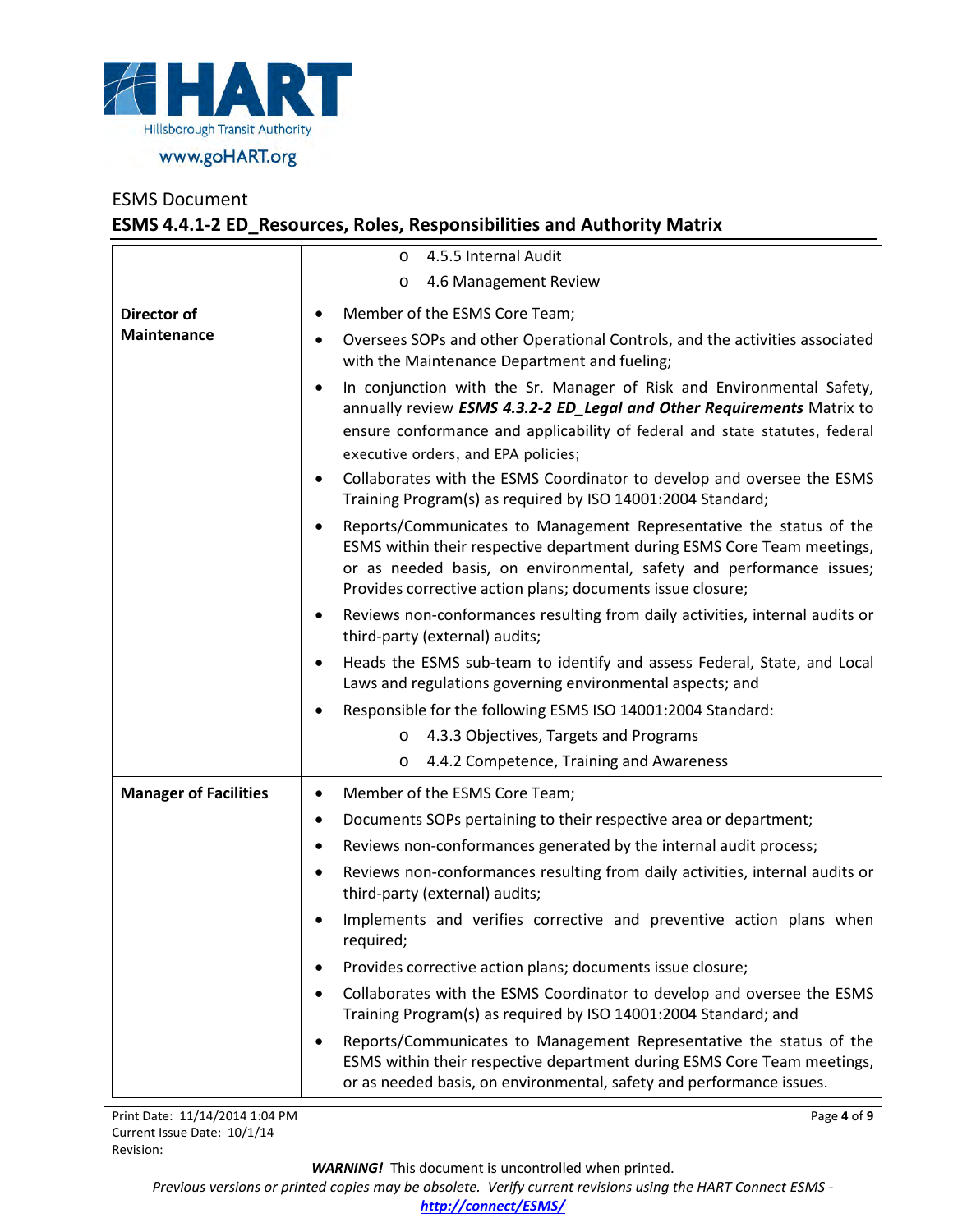

## **ESMS 4.4.1-2 ED\_Resources, Roles, Responsibilities and Authority Matrix**

|                             | Responsible for the following ESMS ISO 14001:2004 Standard:<br>$\bullet$                                                                                                                                                                         |  |  |
|-----------------------------|--------------------------------------------------------------------------------------------------------------------------------------------------------------------------------------------------------------------------------------------------|--|--|
|                             | 4.3.3 Objectives, Targets and Programs<br>$\circ$                                                                                                                                                                                                |  |  |
| Sr. Manager of Risk and     | Member of the ESMS Core Team;<br>$\bullet$                                                                                                                                                                                                       |  |  |
| <b>Environmental Safety</b> | Coordinates environmental management system activities;<br>$\bullet$                                                                                                                                                                             |  |  |
|                             | Monitor compliance with laws and regulations;<br>$\bullet$                                                                                                                                                                                       |  |  |
|                             | Set Performance Standards;                                                                                                                                                                                                                       |  |  |
|                             | In conjunction with the Director of Maintenance, annually review ESMS<br>4.3.2-2 ED Legal and Other Requirements Matrix to ensure conformance<br>and applicability of federal and state statutes, federal executive orders, and<br>EPA policies; |  |  |
|                             | Reviews non-conformances resulting from daily activities, internal audits or<br>third-party (external) audits;                                                                                                                                   |  |  |
|                             | Annually reviews the master list of Environmental aspects and activities to<br>٠<br>ensure it is up to date and accurate;                                                                                                                        |  |  |
|                             | Annually evaluates new aspects against the criteria.<br>٠                                                                                                                                                                                        |  |  |
|                             | Provides corrective action plans; documents issue closure;<br>٠                                                                                                                                                                                  |  |  |
|                             | Collaborates with the ESMS Coordinator to develop and oversee the ESMS<br>$\bullet$<br>Training Program(s) as required by ISO 14001:2004 Standard;                                                                                               |  |  |
|                             | Reports/Communicates to Management Representative the status of the<br>ESMS within their respective department during ESMS Core Team meetings,<br>or as needed basis, on environmental, safety and performance issues; and                       |  |  |
|                             | Responsible for the following ESMS ISO 14001:2004 Standard:<br>٠                                                                                                                                                                                 |  |  |
|                             | 4.3.1 Environmental Aspects<br>$\circ$                                                                                                                                                                                                           |  |  |
|                             | 4.3.2 Legal and Other Requirements<br>$\circ$                                                                                                                                                                                                    |  |  |
|                             | 4.3.3 Objectives, Targets and Programs<br>O                                                                                                                                                                                                      |  |  |
|                             | 4.4.2 Competence, Training and Awareness<br>O                                                                                                                                                                                                    |  |  |
|                             | 4.4.3 Communication<br>O                                                                                                                                                                                                                         |  |  |
| <b>Project Manager</b>      | Member of the ESMS Core Team; and                                                                                                                                                                                                                |  |  |
|                             | Assures contractor support of ESMS policies through contractual<br>obligations.                                                                                                                                                                  |  |  |
| <b>ESMS Coordinator</b>     | Member of the ESMS Core Team;                                                                                                                                                                                                                    |  |  |
|                             | Acts as lead for HART's Environmental & Sustainability Management<br>System;                                                                                                                                                                     |  |  |
|                             | Responsible for continual improvement of planning, development and                                                                                                                                                                               |  |  |

Print Date: 11/14/2014 1:04 PM Current Issue Date: 10/1/14 Revision:

*WARNING!*This document is uncontrolled when printed.

Page **5** of **9**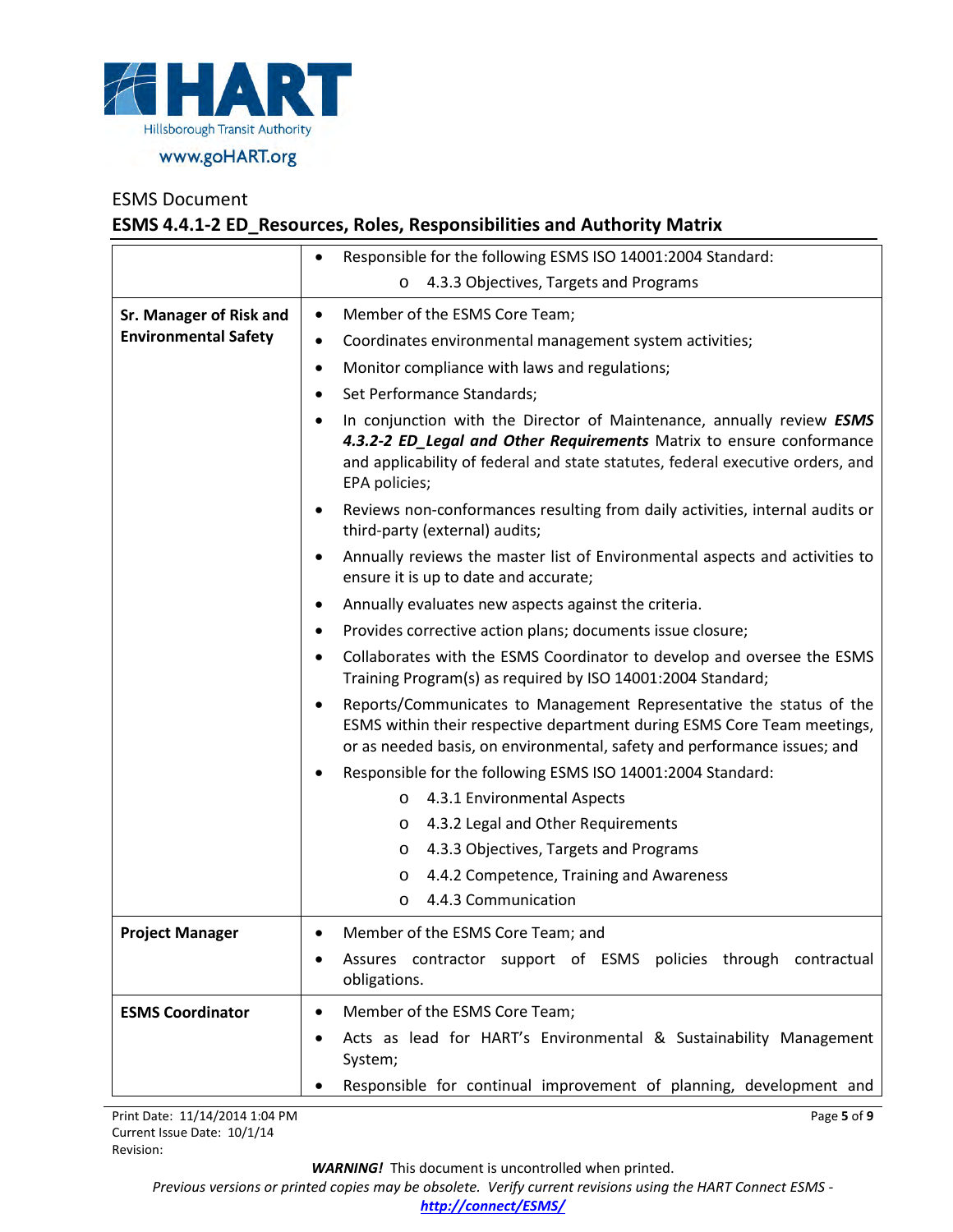

# ESMS Document **ESMS 4.4.1-2 ED\_Resources, Roles, Responsibilities and Authority Matrix**

|           | ESMS Environmental Aspects Core Team will be responsible for representing their functional area of<br>expertise during the annual review of the environmental aspects.                                                                                             |
|-----------|--------------------------------------------------------------------------------------------------------------------------------------------------------------------------------------------------------------------------------------------------------------------|
|           | <b>ESMS Environmental Aspects Core Team</b>                                                                                                                                                                                                                        |
| ٠         | Responsible for the monitoring and conformance of all ESMS ISO<br>14001:2004 Standard.                                                                                                                                                                             |
| $\bullet$ | Collaborates with the Communication Department in the development of<br>general internal and external communication strategy of ESMS information<br>(such as memos, schedules, newsletters and website) that supports the<br>requirements of the ESMS Program; and |
| $\bullet$ | Maintains the accuracy and integrity of the ESMS documents, forms and<br>records and ensures they are available electronically and in the respective<br>Administrative Department files;                                                                           |
|           | Serves as general coordinator and manager of the ESMS documents and<br>records; and provides guidance and input to HART staff regarding preparing<br>ESMS records and documents;                                                                                   |
|           | Collaborates with the respective Managers and Training Department to<br>develop and oversee the compliance of ESMS Training Program(s) as<br>required by ISO 14001:2004 Standard;                                                                                  |
| $\bullet$ | Facilitates with frontline management personnel (e.g. Facility and<br>Environmental Safety Directors, and Manager to support and maintain<br>ongoing implementation, updating of environmental aspects, including<br>redefining significant aspects as necessary); |
| $\bullet$ | Is Quality Control for environmental occurrence systems and processes<br>ensuring that activities are reported correctly and distributed to<br>appropriate personnel;                                                                                              |
|           | Ensures weekly / bi-weekly meetings of the ESMS Oversight/sub-committee<br>teams, and obtains a record of each meeting with minutes;                                                                                                                               |
| $\bullet$ | Works with responsible parties of the ESMS to assist in the implementation<br>of their role in the ESMS;                                                                                                                                                           |
| $\bullet$ | In conjunction with respective department manager, revises and updates<br>the elements of HART's ESMS, as needed, including any Operational<br>Controls, SOPs and Work Instructions needed to address HARTs ESMS<br>Objectives, Targets and Action Plans;          |
|           | ongoing implementation of all HART's Environmental & Sustainability<br>Management System Program(s);                                                                                                                                                               |

**Other Designated ESMS Staff may be assigned to assist in the annual review of the environmental** 

Page **6** of **9**

*WARNING!*This document is uncontrolled when printed.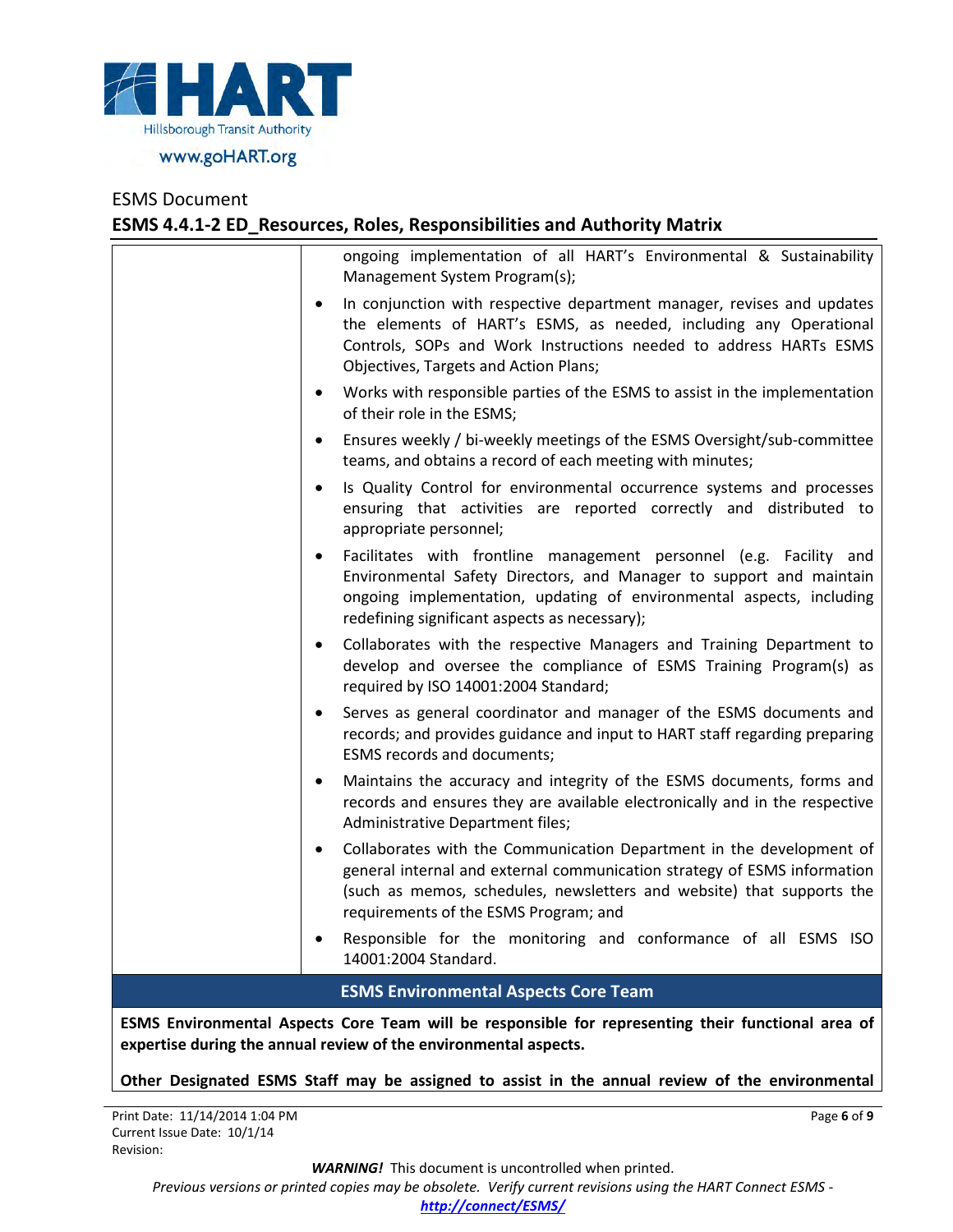

## **ESMS 4.4.1-2 ED\_Resources, Roles, Responsibilities and Authority Matrix**

| aspects.                                             |                                                                                                                                                                                                                                                                |
|------------------------------------------------------|----------------------------------------------------------------------------------------------------------------------------------------------------------------------------------------------------------------------------------------------------------------|
| <b>Job Title</b>                                     | <b>ESMS Environmental Aspects Core Team - Description of Responsibilities</b>                                                                                                                                                                                  |
| Sr. Manager of Risk &<br><b>Environmental Safety</b> | Serves as a member of the ESMS Environmental Aspects Core Team;<br>$\bullet$<br>Annually reviews the master list of activities and aspects to ensure it is up to<br>٠<br>date and accurate; and<br>Evaluates new aspects against the criteria, as needed.<br>٠ |
| Director of<br><b>Maintenance</b>                    | Serves as a member of the ESMS Environmental Aspects Core Team;<br>٠<br>Annually reviews the master list of activities and aspects to ensure it is up to<br>date and accurate; and<br>Evaluates new aspects against the criteria, as needed.<br>٠              |
| <b>Manager of Facilities</b>                         | Serves as a member of the ESMS Environmental Aspects Core Team;<br>Annually reviews the master list of activities and aspects to ensure it is up to<br>$\bullet$<br>date and accurate; and<br>Evaluates new aspects against the criteria, as needed.<br>٠      |
| <b>ESMS Core Team</b>                                | Serves as a member of the ESMS Environmental Aspects Core Team;<br>Annually reviews the master list of activities and aspects to ensure it is up to<br>٠<br>date and accurate; and<br>Evaluates new aspects against the criteria, as needed.<br>٠              |
|                                                      | <b>Other Designated ESMS Staff</b>                                                                                                                                                                                                                             |

**Other Designated ESMS Staff will participate on sub-committee meetings as required and are responsible for representing their functional area of expertise during these meetings. Other Designated ESMS Staff are responsible for related job responsibilities in accordance with HARTs Environmental Policy, and ESMS Standard Operating Procedures.**

**Other Designated ESMS Staff are responsible for reporting / communicating to the ESMS Core Team at sub-committee meetings, or as needed basis, on environmental, safety and performance issues.**

| <b>Job Title</b>                                             | <b>Other Designated ESMS Staff - Description of Responsibilities</b>                                                                                          |
|--------------------------------------------------------------|---------------------------------------------------------------------------------------------------------------------------------------------------------------|
| Sr. Manager of<br><b>Procurement and</b><br><b>Contracts</b> | Serves as a member of the ESMS Contractor Management sub-committee<br>team;                                                                                   |
| Administration                                               | support of ESMS policies through contractual<br>contractor<br>Assures<br>obligations;                                                                         |
|                                                              | procedures and Standard Operating Procedures<br>(SOPs)<br>Documents<br>$\bullet$<br>pertaining to operations (handling, shipping and receiving, and hazardous |

Print Date: 11/14/2014 1:04 PM Current Issue Date: 10/1/14 Revision:

*WARNING!*This document is uncontrolled when printed.

Page **7** of **9**

*Previous versions or printed copies may be obsolete. Verify current revisions using the HART Connect ESMS -* 

*[http://connect/ESMS/](http://connect/ESMS/default.aspx)*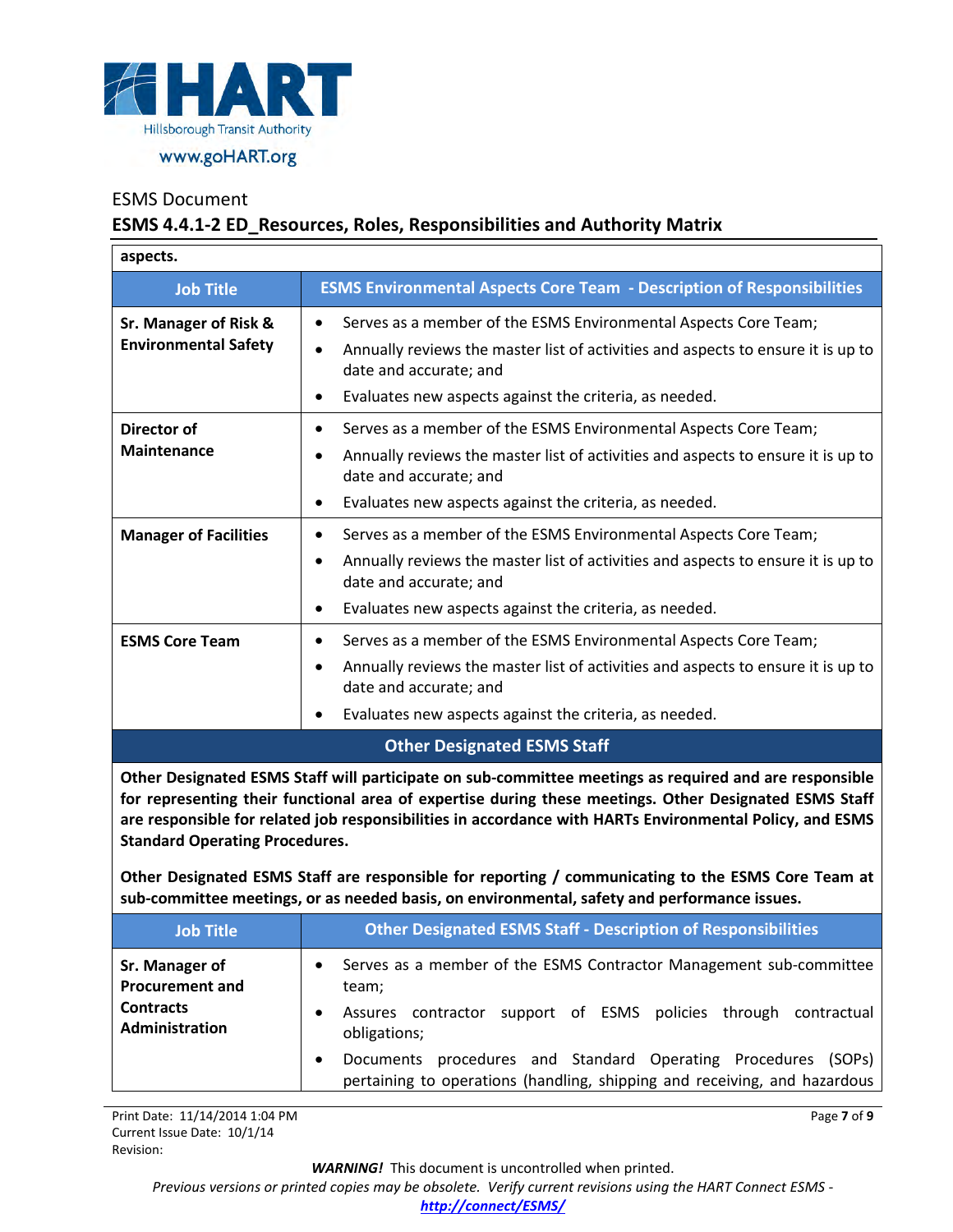

## **ESMS 4.4.1-2 ED\_Resources, Roles, Responsibilities and Authority Matrix**

|                                               | purchasing materials and/or<br>waste handling, and<br>services<br>with<br>environmental impacts;                                                                                                                                                            |
|-----------------------------------------------|-------------------------------------------------------------------------------------------------------------------------------------------------------------------------------------------------------------------------------------------------------------|
|                                               | Establish requirements for HART Planning and Development projects to<br>٠<br>meet ESMS policy and environmental aspects; and                                                                                                                                |
|                                               | Assures delivery and transport, handling and storage of all materials on-site<br>$\bullet$<br>is done accordingly to regulatory guidelines, directives, and ESMS<br>requirements.                                                                           |
| <b>Public Information</b>                     | Serves as a member of the ESMS Communication sub-committee team; and<br>$\bullet$                                                                                                                                                                           |
| <b>Officer</b>                                | Communicates the Environmental Policy to all employees and those<br>٠<br>persons working for, or on behalf of, HART, and ensures it is available to the<br>public.                                                                                          |
| <b>Marketing Department</b>                   | Serves as a member of the ESMS Communication sub-committee team; and<br>$\bullet$                                                                                                                                                                           |
|                                               | Collaborates with the ESMS Coordinator in the development of general<br>٠<br>internal and external communication strategy of ESMS information (such as<br>memos, schedules, newsletters and website) that supports the<br>requirements of the ESMS Program. |
| Sr. Manager of HR &<br><b>Org Development</b> | Serves as a member of the ESMS Competence, Awareness and Training sub-<br>$\bullet$<br>committee team;                                                                                                                                                      |
|                                               | Collaborates with the ESMS Coordinator to develop and oversee the ESMS<br>٠<br>Training Program(s) as required by ISO 14001:2004 Standard; and                                                                                                              |
|                                               | Responsible for the providing comments during the annual review for the<br>$\bullet$<br>following ESMS ISO 14001:2004 Standard:                                                                                                                             |
|                                               | 4.4.2 Competence, Training and Awareness<br>$\circ$                                                                                                                                                                                                         |
| <b>Customer Service</b>                       | Serves as a member of the ESMS Communication sub-committee team; and<br>٠                                                                                                                                                                                   |
|                                               | Collaborates with members of the ESMS Core Team members and ESMS<br>$\bullet$<br>Coordinator in the development of Communication Training Program for<br>Customer Service staff; and                                                                        |
|                                               | Collaborates with ESMS Core Team members and ESMS Coordinator on<br>$\bullet$<br>reporting of Environmental incidents.                                                                                                                                      |
| <b>Bus Operator</b>                           | Serves as a member of the ESMS sub-committee team.<br>٠                                                                                                                                                                                                     |
| Supervisors,<br><b>Department Managers</b>    | Train and communicate pertinent SOPs and other Operational Controls to<br>$\bullet$<br>the employees under their supervision;                                                                                                                               |
|                                               | Review any environmental regulations, permit requirements, and other<br>$\bullet$<br>policies of the ESMS that are pertinent to the activities of the employees<br>under their supervision;                                                                 |

Print Date: 11/14/2014 1:04 PM Current Issue Date: 10/1/14 Revision:

*WARNING!*This document is uncontrolled when printed.

Page **8** of **9**